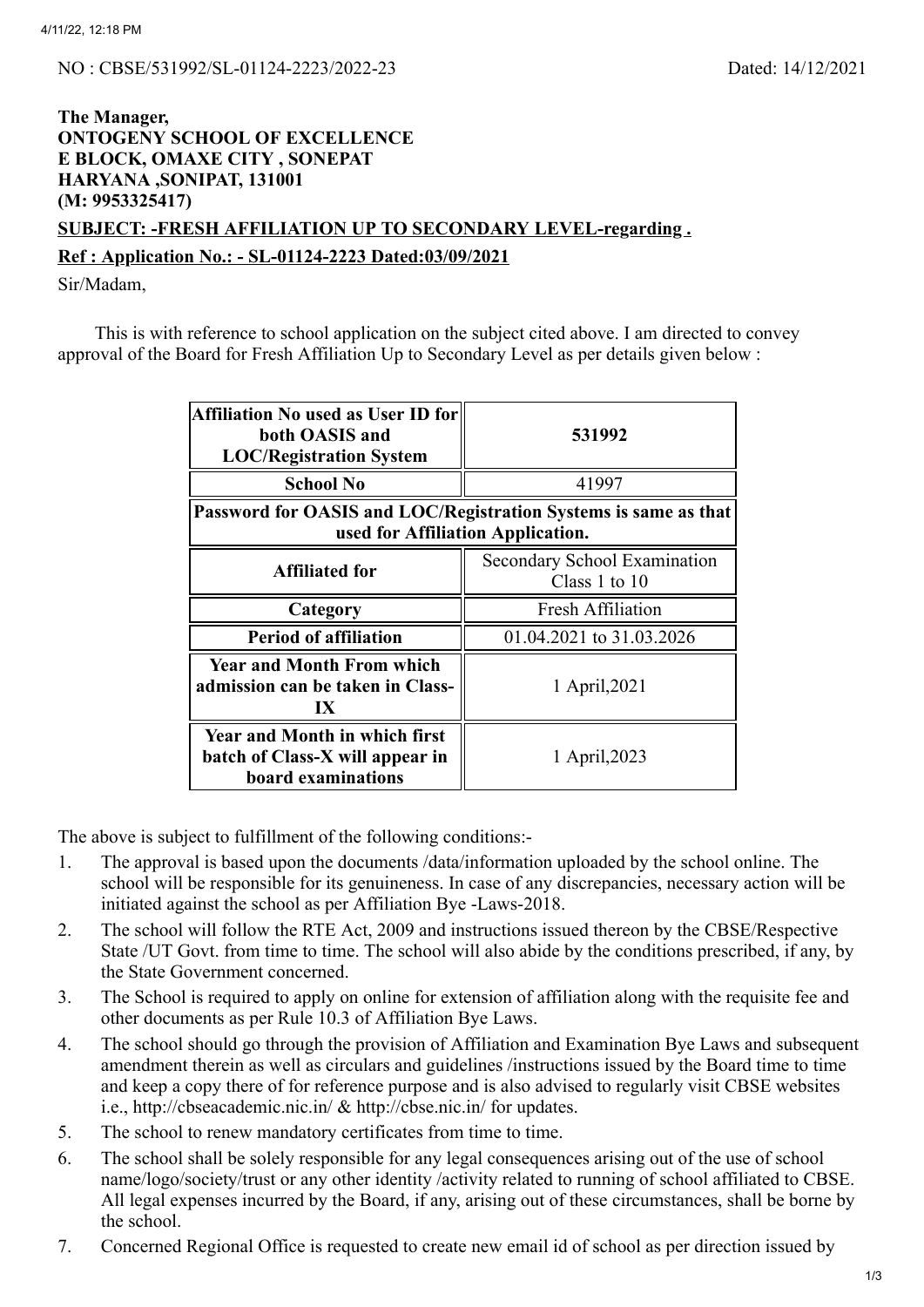controller of examination. This E Mail ID is used for communication with CBSE only.

**"The school shall possess valid fire safety certificate and Building safety certificate during functioning of the school which shall be renewed from time to time as per norms".**

## **DEPUTY SECRETARY/JOINT SECRETARY (AFF.)**

| <b>SN</b>                                                                                                                                                                             | <b>Location of School</b>               | Campus area  | <b>Affiliation</b><br><b>Allowed</b>                                                                                                                                                                                                     | <b>Optimum No. of Sections</b> |  |  |
|---------------------------------------------------------------------------------------------------------------------------------------------------------------------------------------|-----------------------------------------|--------------|------------------------------------------------------------------------------------------------------------------------------------------------------------------------------------------------------------------------------------------|--------------------------------|--|--|
|                                                                                                                                                                                       |                                         |              |                                                                                                                                                                                                                                          | (From classes I/VI to X/XII)   |  |  |
| A                                                                                                                                                                                     | Areas/Cities mentioned in clause<br>3.6 | $1600$ sqm   | Up to Class-X<br>only                                                                                                                                                                                                                    | $ 10\rangle$                   |  |  |
| B                                                                                                                                                                                     | Areas/Cities mentioned in clause<br>3.6 | $2400$ sqm   | Up to Class-XII                                                                                                                                                                                                                          | 24                             |  |  |
| C                                                                                                                                                                                     | Areas/Cities mentioned in clause<br>3.6 | $3200$ sqm   | Up to Class-XII                                                                                                                                                                                                                          | 28                             |  |  |
| $ {\rm D}$                                                                                                                                                                            | Class-X Cities (Clauses 3.5) and        | $2000$ sqm   | Up to Class-X<br>only                                                                                                                                                                                                                    | 10                             |  |  |
|                                                                                                                                                                                       | Areas mentioned in clause 3.7           |              |                                                                                                                                                                                                                                          |                                |  |  |
| E                                                                                                                                                                                     | Class-X Cities (Clauses 3.5) and        | $3000$ sqm   | Up to Class-XII                                                                                                                                                                                                                          | 24                             |  |  |
|                                                                                                                                                                                       | Areas mentioned in clause 3.7           |              |                                                                                                                                                                                                                                          |                                |  |  |
| F                                                                                                                                                                                     | Class-X Cities (Clause 3.5) and         | $4000$ sqm   | Up to Class-XII                                                                                                                                                                                                                          | 28                             |  |  |
|                                                                                                                                                                                       | Areas mentioned in clause 3.7 and       |              |                                                                                                                                                                                                                                          |                                |  |  |
|                                                                                                                                                                                       | Areas/Cities mentioned in clause<br>3.4 |              |                                                                                                                                                                                                                                          |                                |  |  |
| G                                                                                                                                                                                     | Pan India (Clause 3.3)                  | $6000$ sqm   | Up to Class-XII                                                                                                                                                                                                                          | 38                             |  |  |
| ΙH                                                                                                                                                                                    | Pan India (Clause 3.2)                  | $8000$ sqm   | Up to Class-XII                                                                                                                                                                                                                          | 48                             |  |  |
| I                                                                                                                                                                                     | Pan India (Clause 3.2)                  | $> 8000$ sqm | <b>Up to Class-XII</b><br>The number of sections shall be restricted in<br>accordance with 'H' above with land<br>requirement unit scaled down to 2000 square<br>meters i.e. 12 sections for every 2000 square<br>meter additional land. |                                |  |  |
| The total number of sections taken together for classes XI and XII should not be more than 1/3 of                                                                                     |                                         |              |                                                                                                                                                                                                                                          |                                |  |  |
| optimum number of section allowed on the basis of land holding for any school.<br>The number of sections and students shall be restricted as per the actual facilities in the school. |                                         |              |                                                                                                                                                                                                                                          |                                |  |  |
| For class rooms of size less than 500 sq feet the enrolment shall be 0.08 X size of class rooms in sq                                                                                 |                                         |              |                                                                                                                                                                                                                                          |                                |  |  |
| feet                                                                                                                                                                                  |                                         |              |                                                                                                                                                                                                                                          |                                |  |  |

## **ENROLMENT TABLE**

**Important Notes :** 1. The total number of section of the school shall be restricted to 58 (As per prescribed dimension) as per the number of class rooms reported during inspection and further increase shall be subjected to specific approval of the Board on the basis of the request of the school as per affiliation bye laws. 2. The school is required to conduct training programme for its teachers and maintain the record. 3. The school is required to procure more books  $\&$  periodicals in its library 4. The school is required to develop its play area. 5. The school is required to renew all the mandatory certificates time to time. 6. The school is